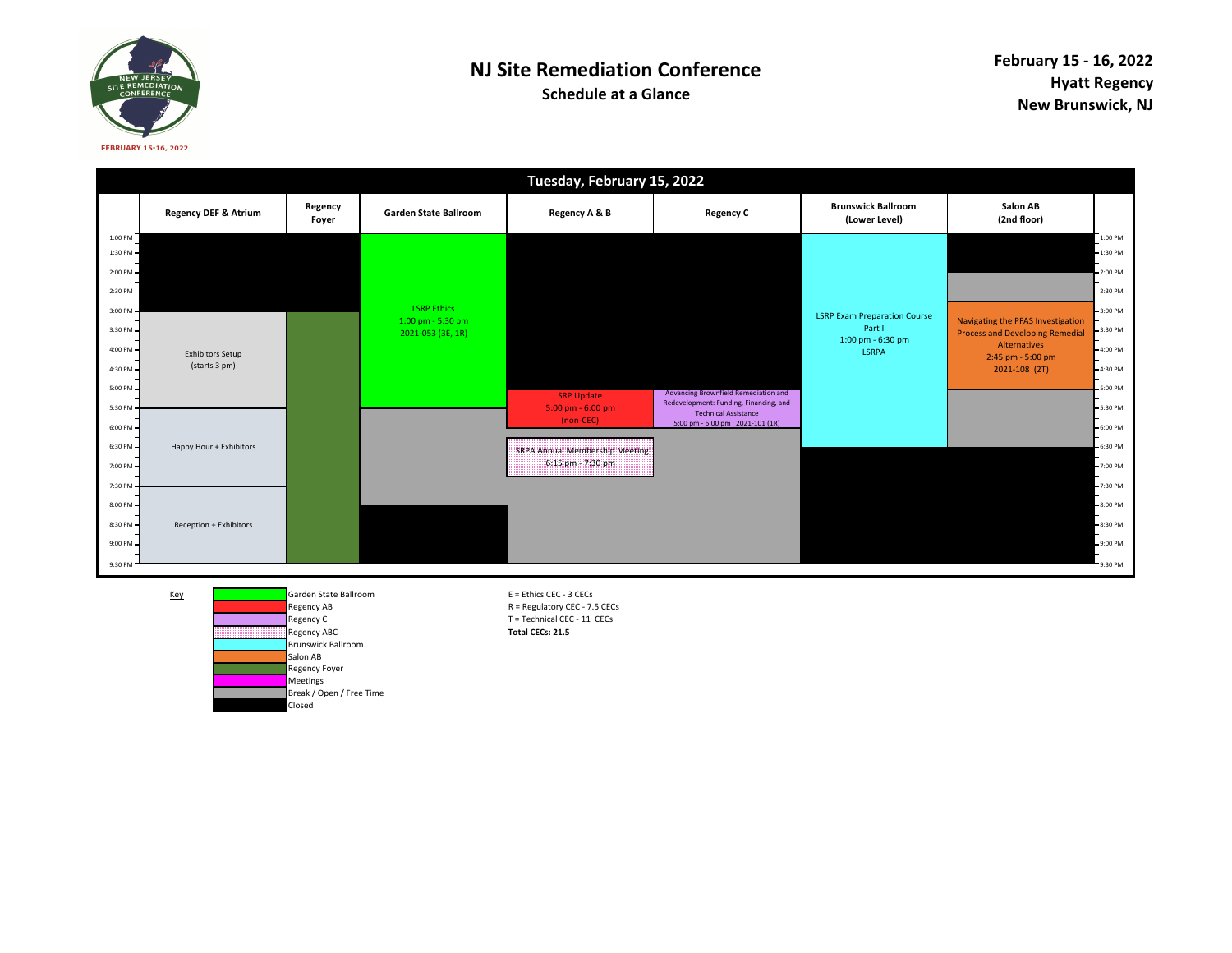

## **NJ Site Remediation Conference**

**Schedule at a Glance**

|                                          | Wednesday, February 16, 2022                                           |                  |                                                                                                                                                                  |                                                                                                   |                                                                                                                                                                            |                                                                                                            |                                                                                                                              |                                             |
|------------------------------------------|------------------------------------------------------------------------|------------------|------------------------------------------------------------------------------------------------------------------------------------------------------------------|---------------------------------------------------------------------------------------------------|----------------------------------------------------------------------------------------------------------------------------------------------------------------------------|------------------------------------------------------------------------------------------------------------|------------------------------------------------------------------------------------------------------------------------------|---------------------------------------------|
|                                          | <b>Regency DEF &amp; Atrium</b>                                        | Regency<br>Foyer | Garden State Ballroom                                                                                                                                            | Regency A & B                                                                                     | <b>Regency C</b>                                                                                                                                                           | <b>Brunswick Ballroom</b><br>(Lower Level)                                                                 | Salon AB<br>(2nd floor)                                                                                                      |                                             |
| 7:00 AM<br>7:30 AM                       | WELCOME, CONTINENTAL BREAKFAST, AND VISIT WITH EXHIBITORS              |                  |                                                                                                                                                                  |                                                                                                   |                                                                                                                                                                            |                                                                                                            |                                                                                                                              | 7:00 AM<br>7:30 AM                          |
| 8:00 AM<br>8:30 AM<br>9:00 AM<br>9:30 AM | <b>Exhibitors Hall</b>                                                 |                  | <b>Environmental Justice: Recent State</b><br>and Federal Initiatives.<br>Developments and Impacts on Site<br>Remediation<br>8:00 am - 10:00 am<br>2021-103 (2R) | The Geology of New Jersey for Non-<br><b>Geologists</b><br>8:00 am - 10:00 am<br>$2021 - 106(2T)$ | <b>How In Situ Thermal</b><br><b>Remediation Can Meet</b><br><b>Your Remediation</b><br><b>Deadlines Quickly and</b><br>Efficiently<br>8:00 am - 10:00 am<br>2021-061 (2T) | <b>LSRP Exam Preparation Course</b><br>Part II<br>8:00 am - 12:00 pm                                       | <b>Technical Presentations</b><br><b>Session 1 - Innovative Approaches</b><br>to Site Characterization<br>8:30 am - 10:00 am | 8:00 AM<br>$-8:30$ AM<br>9:00 AM<br>9:30 AM |
| 10:00 AM<br>10:30 AM-                    | Coffee Service<br>$(10:00 \text{ am} - 11:00 \text{ am})$              |                  |                                                                                                                                                                  |                                                                                                   | Coffee Break (10:15 am - 10:30 am)                                                                                                                                         |                                                                                                            |                                                                                                                              | $-10:00$ AM<br>10:30 AM                     |
| 11:00 AM<br>11:30 AM                     | <b>Exhibitors Hall</b>                                                 |                  | <b>NJDEP Topical Presentations</b><br>10:30 am - 12:00 pm                                                                                                        |                                                                                                   |                                                                                                                                                                            | <b>LSRP Exam Preparation Course</b><br>Part II (cont'd)<br>8:00 am - 12:00 pm                              | <b>Technical Presentations</b><br><b>Session 2 - Innovative Approaches</b><br>to Site Remediation<br>10:30 am - 12:00 pm     | 11:00 AM<br>11:30 AM                        |
| 12:00 PM<br>12:30 PM<br>1:00 PM          | <b>LUNCH</b><br>12:00 pm - 1:15 pm<br><b>KEYNOTE ADDRESS - SPEAKER</b> |                  |                                                                                                                                                                  |                                                                                                   |                                                                                                                                                                            |                                                                                                            |                                                                                                                              | 12:00 PM<br>12:30 PM<br>$-1:00$ PM          |
| 1:30 PM                                  |                                                                        |                  |                                                                                                                                                                  |                                                                                                   |                                                                                                                                                                            |                                                                                                            |                                                                                                                              | 1:30 PM                                     |
| $2:00$ PM $-$<br>2:30 PM-                | <b>Exhibitors Hall</b>                                                 |                  | <b>NJDEP Topical Presentations</b><br>1:30 pm - 3:00 pm                                                                                                          |                                                                                                   |                                                                                                                                                                            | <b>Wetlands and Site Remediation</b><br><b>Working Together</b><br>1:30 pm - 3:00 pm<br>2021-144 (1T/0.5R) | <b>Technical Presentations</b><br><b>Session 3 - Emergent Contaminants</b><br>1:30 pm - 3:00 pm                              | $-2:00$ PM<br>$-2:30$ PM                    |
| 3:00 PM                                  |                                                                        |                  |                                                                                                                                                                  | <b>See Below</b>                                                                                  | See Below                                                                                                                                                                  |                                                                                                            |                                                                                                                              | 3:00 PM                                     |
| 3:30 PM                                  | Coffee Service (3:00 pm - 3:30 pm)                                     |                  |                                                                                                                                                                  |                                                                                                   | Coffee Break (3:15 pm - 3:30 pm)                                                                                                                                           | <b>Contaminants of Emerging</b>                                                                            |                                                                                                                              | 3:30 PM                                     |
| 4:00 PM                                  | <b>Exhibitors Hall</b>                                                 |                  | <b>NJDEP Topical Presentations</b><br>3:30 pm - 4:30 pm                                                                                                          | Lab Analytics: Data Quality and User<br>Perspective<br>2:45 pm - 5:00 pm                          | <b>Advancements in Chemical</b><br>and Biological Remediation<br>Technologies                                                                                              | <b>Concern: Updates and Practical</b><br>Applications of the NJDEP's<br>Guidance                           | <b>Order of Magnitude Requirements</b><br>and Determinations<br>3:30 pm - 5:00 pm                                            | 4:00 PM                                     |
| 4:30 PM<br>5:00 PM                       |                                                                        |                  |                                                                                                                                                                  | $2021 - 100(2T)$                                                                                  | 2:45 pm - 5:00 pm<br>2021-093 (2T)                                                                                                                                         | 3:30 pm - 5:00 pm<br>2021-102 (1.5R)                                                                       | 2021-105 (1.5R)                                                                                                              | -4:30 PM<br>5:00 PM                         |

KeyGarden State Ballroom E = Ethics CEC - 3 CECs<br>Regency AB B = Regulatory CEC - 7.5 Regency AB R = Regulatory CEC - 7.5 CECs<br>
Regency C T = Technical CEC - 11 CECs Brunswick BallroomSalon AB Regency FoyerMeetings Break / Open / Free TimeClosed

 $T$  = Technical CEC - 11 CECs **Total CECs: 21.5**